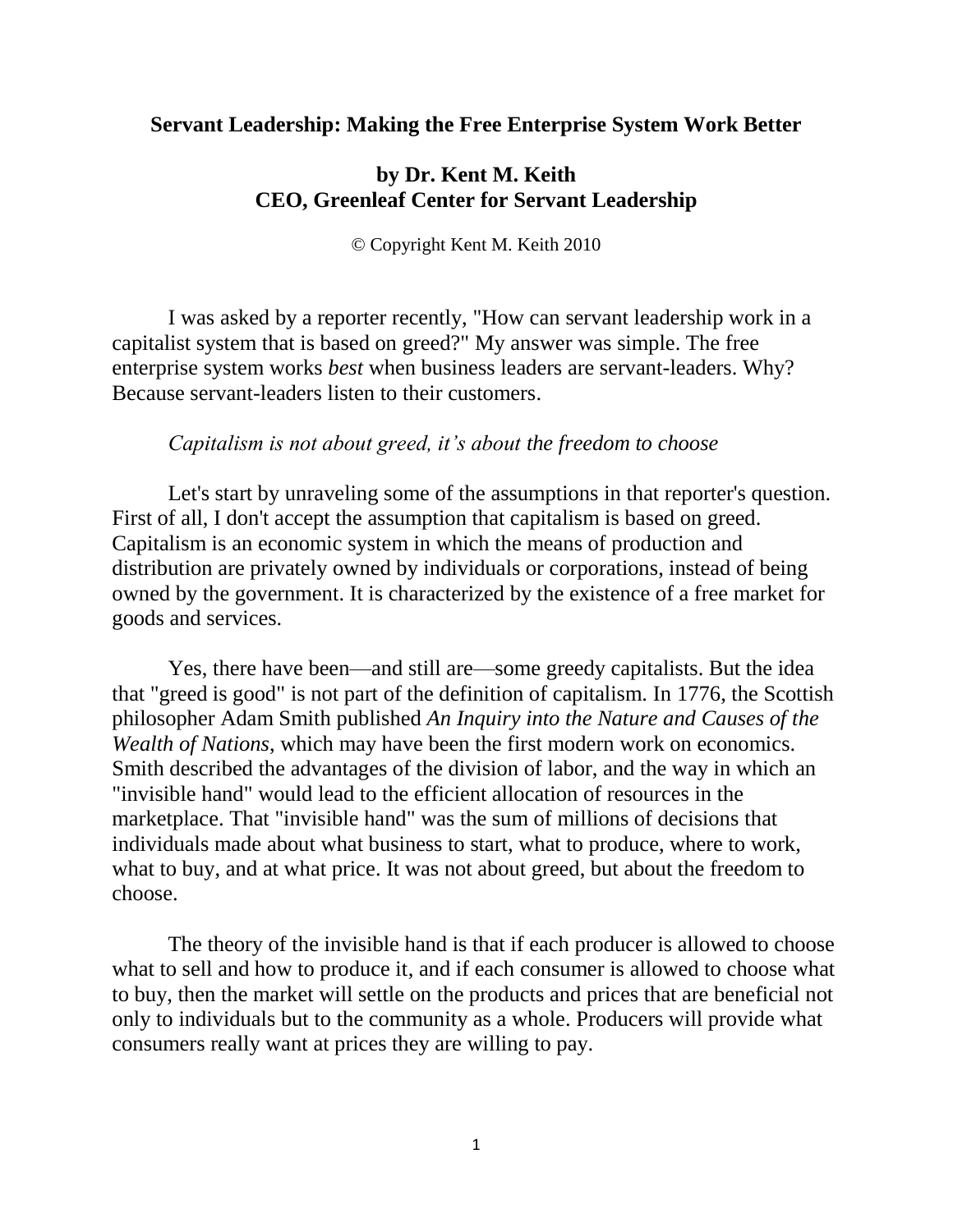Is there self-interest in all this? Of course. People prefer to work at some tasks and not others; producers try to be efficient in order to make the most money; investors go where the return promises to be the highest; consumers prefer to buy some products and not others; and buyers like low prices. No surprises, here. But self-interest expresses itself not as greed, but as free choice in the marketplace, leading to the optimum allocation of resources.

There is another reason that "greed is good" doesn't match up well with Adam Smith. Few people know that Adam Smith considered himself a *moral philosopher*, and he thought his best book was an earlier work, *The Theory of Moral Sentiments.* He argued that it was in our self-interest to be compassionate and sympathetic toward others. Invisible hand, yes; greedy hand, no.

### *Making better choices*

Now—if the essence of the capitalist system is the freedom to choose, then the free enterprise system works best when companies choose to make the things that people really want. Let's say that a company produces item A, and the marketing and sales departments work hard to sell it. But what if consumers don't really want to buy A? What if they prefer B, instead? Then a lot of time and money is wasted in developing and trying to sell an unwanted product. The market doesn't buy it, so sooner or later, the company stops producing A.

But what if that company had really listened to customers before creating A? Imagine that the company had done market research through surveys and focus groups. They also asked their frontline sales and service colleagues to give them input. What are customers saying? What are they asking for? What do they like and not like? If the company were good at listening, it might have discovered that people wanted B, and created that instead of A. If they created B, the customer would be happy, and the company would be more profitable. It would not only sell a lot of B, it would also save all the money it would have wasted creating and marketing A. When it is close to the customer, the company makes better choices, and the free enterprise system as a whole is more efficient and effective in allocating resources.

#### *Listening*

So, what's the tie-in to servant leadership? Listening.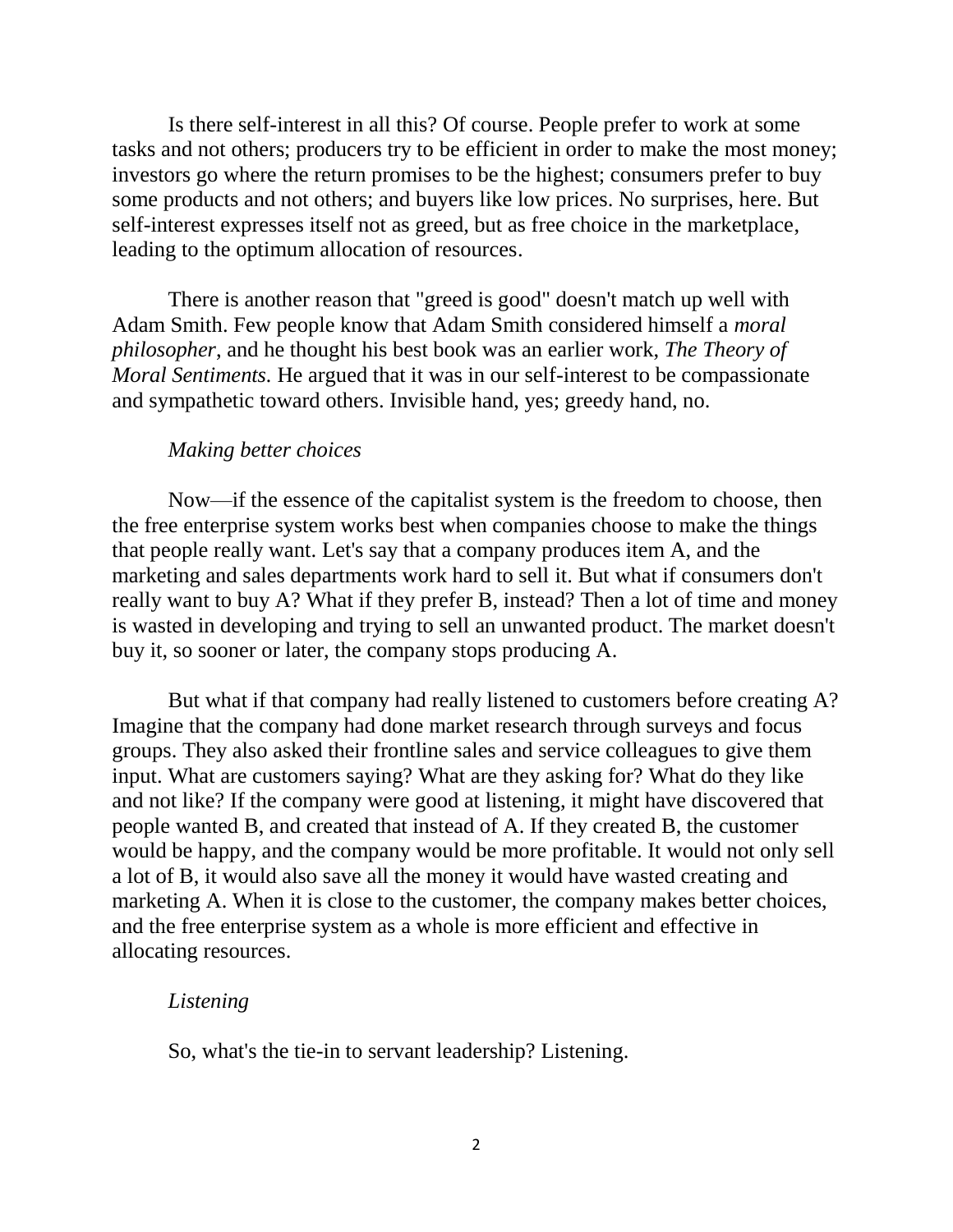One of the key practices of servant-leaders is listening. Robert Greenleaf, the businessman who launched the modern servant leadership movement, said that only a natural servant leader begins by listening.

Listening to your customers is of fundamental importance. This is how you become relevant, how you link up. How can you meet the needs of your customers if you don't know what those needs are? And how will you know if you don't ask?

The main point is this: Servant leaders don't begin with the answer. They don't begin with their own knowledge or expertise. They begin with questions that will help identify the wants and needs of their customers. Once those wants and needs are identified, they find the people and resources to respond with the right programs, products, or services to make their customers happy.

Howard Behar is a member of the Board of Trustees of the Greenleaf Center for Servant Leadership and the author of *It's Not About the Coffee: Leadership Principles from a Life at Starbucks*. Howard Behar joined Starbucks in 1989 when it had only 28 stores. Over the years he was executive vice president of sales and operations, president of Starbucks International, and president of Starbucks North America. Howard has a sign on his wall that has two words on it: "compassionate emptiness." He says:

Compassionate emptiness involves listening *with* compassion but *without* preconceived notions. Compassionate emptiness asks us to be caring but empty of opinions and advice.

That's how we can listen—being attentive to what the speaker is saying, instead of thinking about what we are going to say next. That makes it possible to really hear, and then respond appropriately.

One of the most relentless listeners I have ever met is Richard Pieper, recently retired Chairman of PPC Partners, Inc., headquartered in Milwaukee. Dick is Chairman of the Board of Trustees of the Greenleaf Center for Servant Leadership. PPC Partners owns a series of electrical service and construction firms. Dick joined Pieper Electric as President in 1960, when the family-owned business had eight employees doing \$250,000 of business per year. Today, PPC Partners, Inc. employs 900 to 1,100 people, does hundreds of millions dollars in sales, and is one of the top electrical contracting firms in the United States.